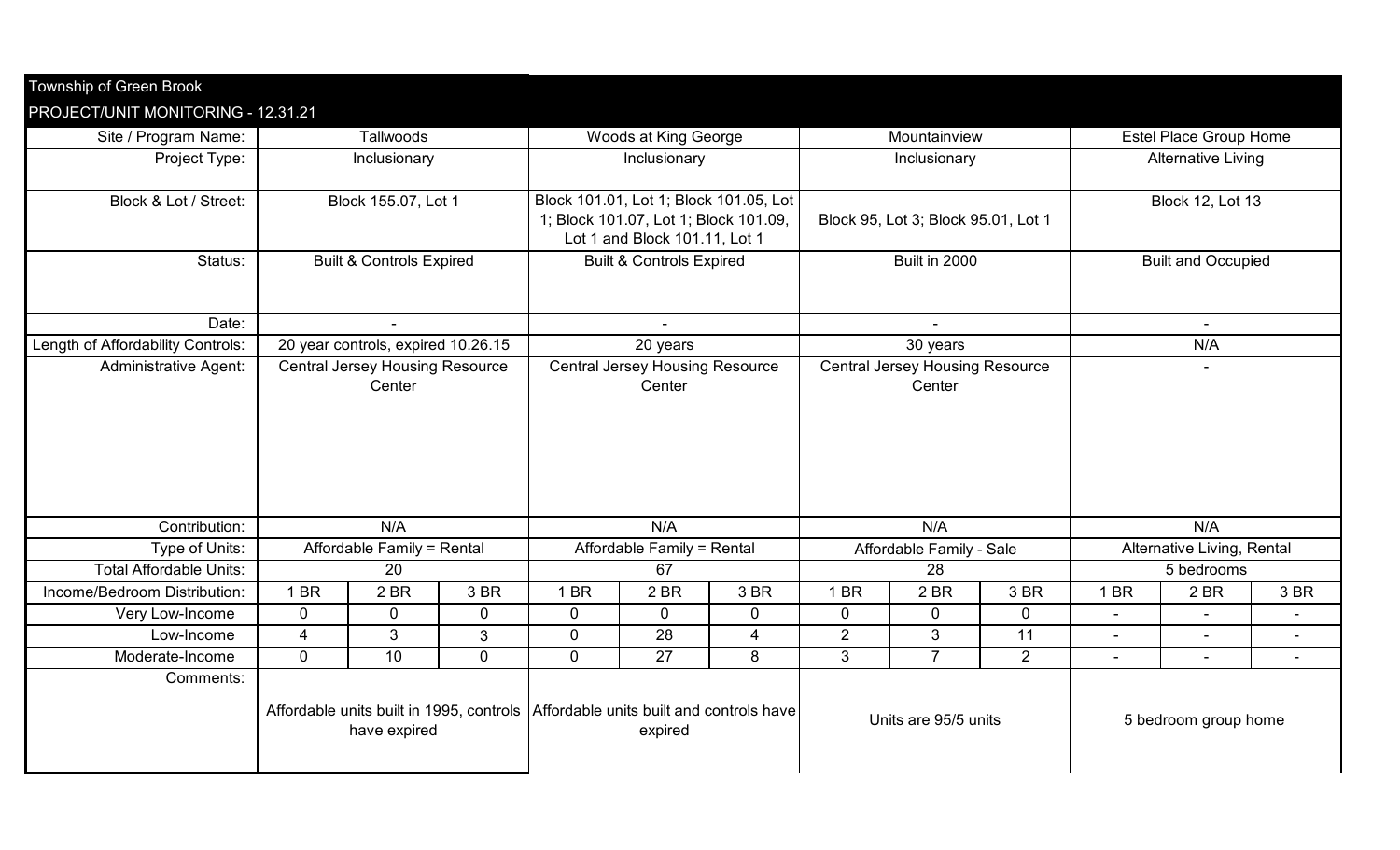| Township of Green Brook           |                           |                            |                |                                                  |                                 |              |                                    |                                                                 |      |                                                                                                                                                                          |                |              |  |
|-----------------------------------|---------------------------|----------------------------|----------------|--------------------------------------------------|---------------------------------|--------------|------------------------------------|-----------------------------------------------------------------|------|--------------------------------------------------------------------------------------------------------------------------------------------------------------------------|----------------|--------------|--|
| PROJECT/UNIT MONITORING -         |                           |                            |                |                                                  |                                 |              |                                    |                                                                 |      |                                                                                                                                                                          |                |              |  |
| Site / Program Name:              |                           | Warrenville Road, Inc.     |                | Cygna, Inc.                                      |                                 |              | Sage                               |                                                                 |      | <b>Township Parcel</b>                                                                                                                                                   |                |              |  |
| Project Type:                     |                           | <b>Alternative Living</b>  |                | Inclusionary                                     |                                 |              | Inclusionary                       |                                                                 |      | Off-site Inclusionary                                                                                                                                                    |                |              |  |
| Block & Lot / Street:             |                           | Block 15, Lot 1            |                | <b>Block 83, Lot 2.01</b>                        |                                 |              | Block 158, Lots 11, 12, 29, 30, 31 |                                                                 |      | Block 101.12, Lot 3.01                                                                                                                                                   |                |              |  |
| Status:                           | <b>Built and Occupied</b> |                            |                |                                                  | Built and Occupied as of 1.1.20 |              | Zoned                              |                                                                 |      | Zoned, Approved & Unit<br><b>Conversions Ongoing</b>                                                                                                                     |                |              |  |
| Date:                             | ÷.                        |                            |                |                                                  |                                 |              |                                    |                                                                 |      | $\sim$                                                                                                                                                                   |                |              |  |
| Length of Affordability Controls: | N/A                       |                            |                | $\overline{30}$                                  |                                 |              | <b>TBD</b>                         |                                                                 |      | 30                                                                                                                                                                       |                |              |  |
| <b>Administrative Agent:</b>      |                           | $\overline{\phantom{0}}$   |                | <b>Central Jersey Housing Resource</b><br>Center |                                 |              | <b>TBD</b>                         |                                                                 |      | <b>Central Jersey Housing Resource</b><br>Center                                                                                                                         |                |              |  |
| Contribution:                     | N/A                       |                            |                | N/A                                              |                                 |              | N/A                                |                                                                 |      | N/A                                                                                                                                                                      |                |              |  |
| Type of Units:                    |                           | Alternative Living, Rental |                | Affordable Family, Rental                        |                                 |              | <b>TBD</b>                         |                                                                 |      | Affordable Family, Rental                                                                                                                                                |                |              |  |
| <b>Total Affordable Units:</b>    |                           | 3 bedrooms                 |                | 6                                                |                                 |              | <b>TBD</b>                         |                                                                 |      | 12                                                                                                                                                                       |                |              |  |
| Income/Bedroom Distribution:      | 1 BR                      | 2 BR                       | 3 BR           | 1 BR                                             | 2 BR                            | 3 BR         | 1 BR                               | 2 BR                                                            | 3 BR | 1 BR                                                                                                                                                                     | 2 BR           | 3 BR         |  |
| Very Low-Income                   | $\blacksquare$            | $\blacksquare$             | $\sim$         | $\mathbf 1$                                      | $\mathbf 0$                     | $\mathbf 0$  |                                    |                                                                 |      | $\mathbf 0$                                                                                                                                                              | $\mathbf{1}$   | $\mathbf 0$  |  |
| Low-Income                        | $\blacksquare$            | $\blacksquare$             | $\overline{a}$ | $\overline{0}$                                   | $\overline{1}$                  | $\mathbf{1}$ |                                    |                                                                 |      | $\mathbf 0$                                                                                                                                                              | 4              | $\mathbf{1}$ |  |
| Moderate-Income                   | $\blacksquare$            | $\blacksquare$             | $\blacksquare$ | $\overline{0}$                                   | $\overline{2}$                  | $\mathbf{1}$ |                                    |                                                                 |      | $\mathbf 0$                                                                                                                                                              | $\overline{4}$ | 2            |  |
| Comments:                         |                           | 3 bedroom group home       |                |                                                  |                                 |              |                                    | Inclusionary zoning adopted via<br>Ordinance 2018-856 on 8.6.18 |      | To date 9 affordable units have<br>received a new 30-year deed<br>restriction. The developer has until<br>12.31.2024 to place a new deed<br>restriction on all 12 units. |                |              |  |